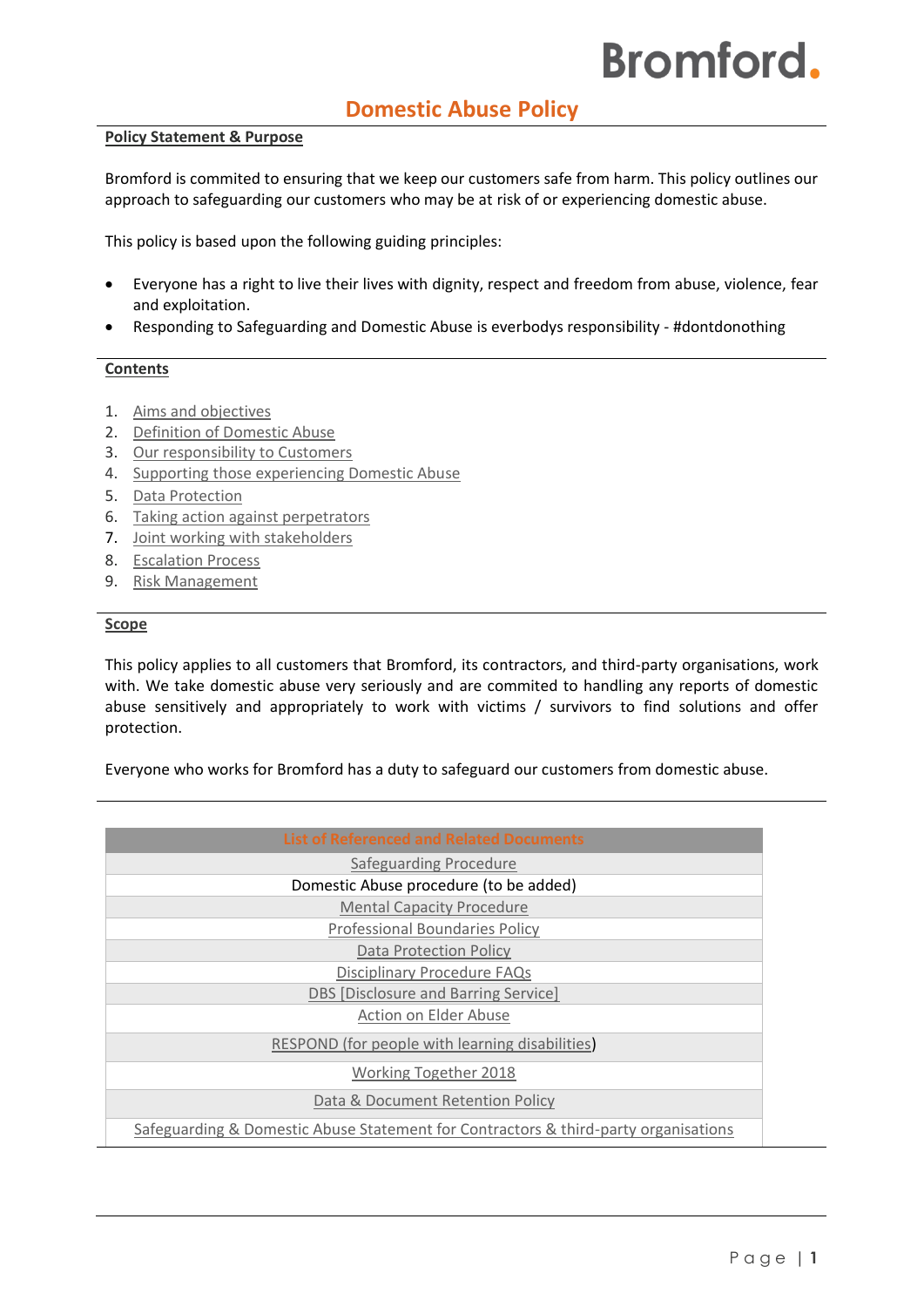# **Legislative Requirements**

[Domestic Abuse Act 2021](https://www.legislation.gov.uk/ukpga/2021/17/contents/enacted) [Children's Act 1989](http://www.legislation.gov.uk/ukpga/1989/41/contents) and [2004](http://www.legislation.gov.uk/ukpga/2004/31/contents) [Family Law Act 1996](http://www.legislation.gov.uk/ukpga/1996/27/contents) [Housing Act 1996](http://www.legislation.gov.uk/ukpga/1996/52/contents) an[d 1998](http://www.legislation.gov.uk/ukpga/1988/50/contents) [Protection from Harassment 1997](http://www.legislation.gov.uk/ukpga/1997/40/contents) [Human Rights Act 1998](http://www.legislation.gov.uk/ukpga/1998/42/contents) [Crime and Disorder Act 1998](http://www.legislation.gov.uk/ukpga/1998/37/section/115) – Section 115 [Every Child Matters Framework \(2003\)](https://www.gov.uk/government/uploads/system/uploads/attachment_data/file/272064/5860.pdf) [Anti-Social Behaviour Act 2003 S145/S149](http://www.legislation.gov.uk/ukpga/2003/38/contents) [Domestic Violence, Crime & Victims Act 2004](http://www.legislation.gov.uk/ukpga/2004/28/contents) [Mental Capacity Act 2005](http://www.legislation.gov.uk/ukpga/2005/9/contents) [Safeguarding Vulnerable Group Act 2006](http://www.legislation.gov.uk/ukpga/2006/47/pdfs/ukpga_20060047_en.pdf) [The Health & Social Care Act 2008](http://www.legislation.gov.uk/ukpga/2008/14/contents) [Anti-social Behaviour Crime and Policing Act 2014](http://www.legislation.gov.uk/ukpga/2014/12/contents/enacted) [Care Act 2014](http://www.legislation.gov.uk/ukpga/2014/23/contents/enacted) [Modern Slavery Act 2015](http://www.legislation.gov.uk/ukpga/2015/30/contents/enacted) [Data Protection Act 2018](http://www.legislation.gov.uk/ukpga/2018/12/contents/enacted) [General Data Protection Regulation \(GDPR\)](https://ico.org.uk/for-organisations/guide-to-data-protection/guide-to-the-general-data-protection-regulation-gdpr/) [Working Together to Safeguard Children 2018](https://assets.publishing.service.gov.uk/government/uploads/system/uploads/attachment_data/file/729914/Working_Together_to_Safeguard_Children-2018.pdf) [Prevent duty guidance](https://www.gov.uk/government/publications/prevent-duty-guidance)

# <span id="page-1-0"></span>**1. Aims and Objectives**

**Raise awareness –** Bromford will raise awareness of domestic abuse with all colleagues, contractors, and customers, in line with our domestic abuse and safeguarding processes. See the **Safeguarding & Domestic Abuse Statement for Contractors & third-party organisations.**

**Compliance and best practice** – Bromford will ensure all colleagues and contractors are vigilant and alert to domestic abuse, their own conduct, and how to respond to any concerns or suspicions they may have.

**Practice safe recruitment –** Bromford will check suitability of all colleagues using full references and DBS.

**Make Safeguarding Personal (MSP) –** Bromford will harness a person-centred approach to empower and engage the customer in any solutions and decisions to determine how best they can be protected from domestic abuse if it is appropriate and safe to do so.

**Training** – Bromford will ensure all colleagues and contractors have effective domestic abuse training, as part of our safeguarding processes, and understand relevant procedures to enable them to be confident and competent to identify and report concerns.

**Partnership Working** – Bromford will work in partnership with local authorities and specialist domestic abuse agencies to enable our customers to have access to the appropriate services and support.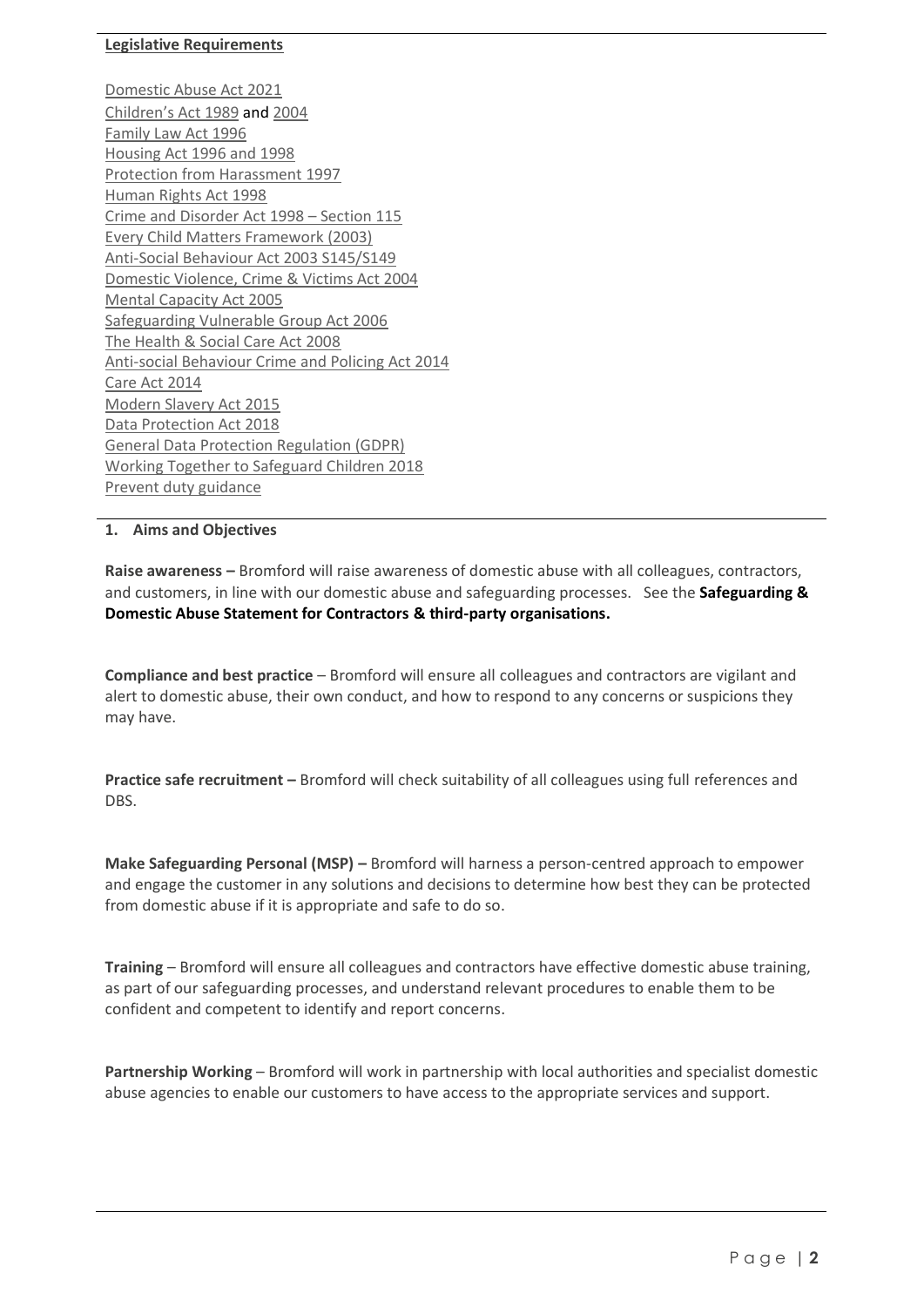# <span id="page-2-0"></span>**2. Definition of Domestic Abuse**

The Domestic Abuse Act 2021 defines domestic abuse as the following:

- 1) Behaviour of a person ("A") towards another person ("B") is "domestic abuse" if—
	- (a) A and B are each aged 16 or over and are personally connected to each other, and
	- (b) the behaviour is abusive.
- 2) Behaviour is "abusive" if it consists of any of the following—
	- (a) physical or sexual abuse.
	- (b) violent or threatening behaviour.
	- (c) controlling or coercive behaviour.
	- (d) economic abuse or financial abuse.

 (e) psychological, emotional, or other abuse; and it does not matter whether the behaviour consists of a single incident or a course of conduct.

# **Categories of harm or abuse relating to domestic abuse (but not exhaustive):**

- **Physical;** includes assault, hitting, slapping, pushing, kicking, misuse of medication, being locked in a room, inappropriate sanctions or force-feeding, inappropriate methods of restraint, and unlawfully depriving a person of their liberty.
- **Psychological or emotional**; threats of harm or abandonment, deprivation of contact, humiliation, rejection, blaming, controlling, intimidation, coercion, indifference, harassment, verbal abuse (including shouting or swearing), cyber bullying, isolation or withdrawal from services or support networks.
- **Financial or economic;** theft, fraud, internet scamming, coercion in relation to financial affairs or arrangements, including in connection with wills, property, inheritance or financial transactions, or the misuse or misappropriation of property, possessions, or benefits. Acquire, use, or maintain money, obtain goods or services.
- **Sexual;** rape, indecent exposure, sexual harassment, inappropriate looking or touching, sexual teasing or innuendo, sexual photography, subjection to pornography or witnessing sexual acts, sexual exploitation, sexual assault, or sexual acts to which the adult has not consented or was pressured into consenting.
- **Controlling behaviour;** is a range of acts designed to make a person subordinate and/or dependent by isolating them from sources of support, exploiting their resources and capacities for personal gain, depriving them of the means needed for independence, resistance, and escape, and regulating their everyday behaviour.
- **Coercive behaviour:** is an act or a pattern of acts of assault, threats, humiliation and intimidation or other abuse that is used to harm, punish, or frighten a person.' This includes a range of behaviour which makes a person reliant and/or dependent on another person by isolating them from sources of support, exploiting their resources and capacity for personal gain, depriving them of the means needed for independence, resistance and escape and regulating their everyday behaviour. This can also include forced marriage and so-called 'honour violence'.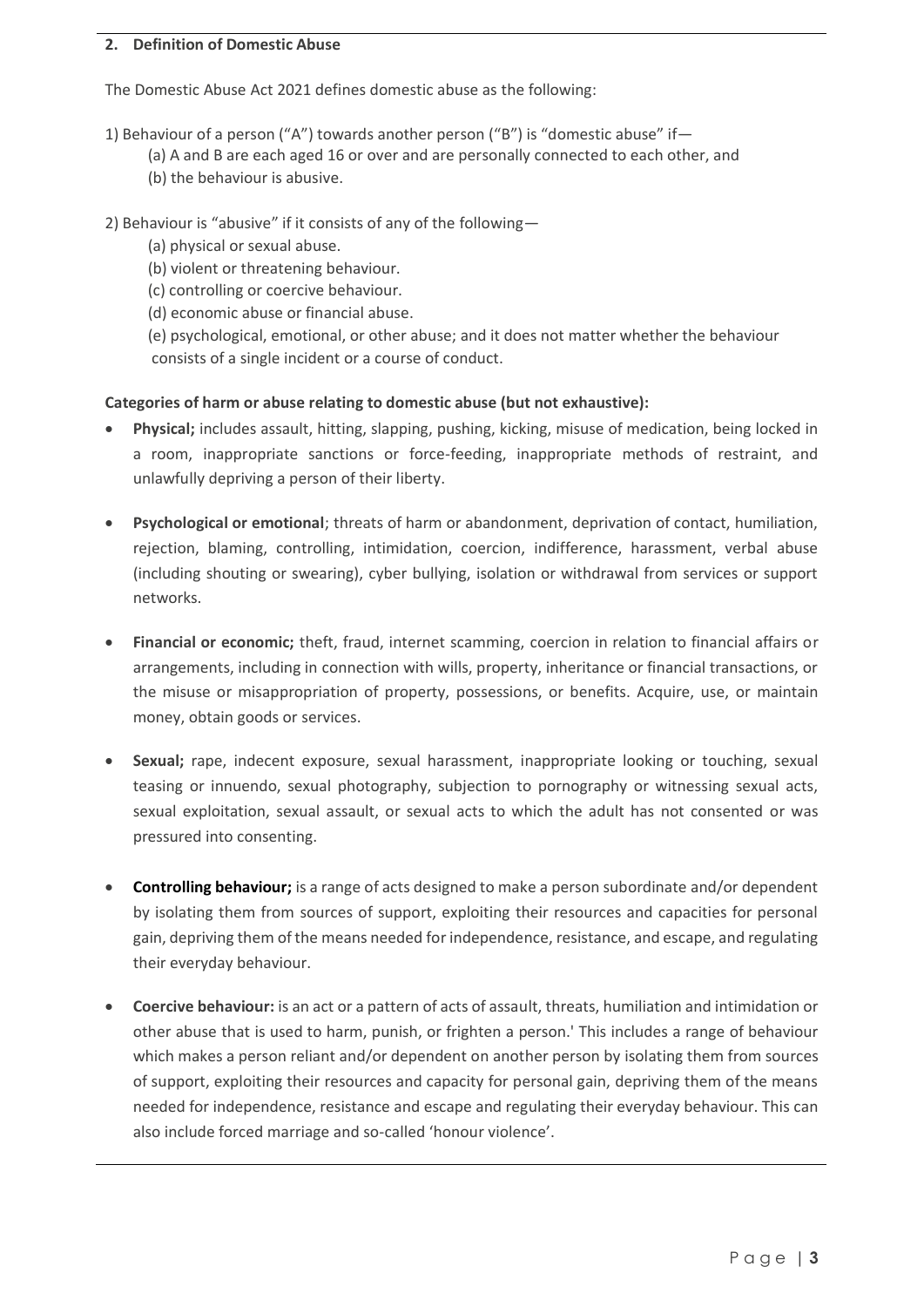#### <span id="page-3-0"></span>**3. Our Responsibility to our Customers**

All colleagues, contractors, and third-party organisations, share the responsibility for safeguarding domestic abuse and associated risks.

Where a colleague or contractor observes or has concerns about domestic abuse connected with our customers or receives a domestic abuse disclosure from a third party, the incident must be treated seriously and immediately responded to in accordance with Bromford's 'Domestic Abuse' and 'Safeguarding' procedures.

Bromford is committed to ensuring colleagues and contractors act appropriately, promptly, and proportionately, and work in partnership with our customers and other organisations to ensure safety for all.

#### <span id="page-3-1"></span>**4. Supporting those experiencing Domestic Abuse**

Bromford puts its customers first to safeguard the welfare of those experiencing domestic abuse. We promote the Make Safeguarding Personal (MSP) initiative to empower and engage the customer in any solutions and decisions to determine how best they can be protected if it is appropriate and safe to do so.

We will treat our customers with respect and dignity, without judgement.

The Domestic Abuse procedure sets the process a colleague should follow when managing a suspected case, including making a referral to a statutory organisation or specialist service where appropriate.

# <span id="page-3-2"></span>**5. Data Protection**

Bromford, its contractors, and other organisations we work with, can rely on paragraph 18 of Schedule 1 of the Data Protection Act 2018 (Safeguarding of children and individuals at risk). This sets out conditions for processing data (e.g. sharing information or making a referral) where necessary for the purposes of protecting an individual from neglect or physical, mental, or emotional harm, or protecting the physical, mental, or emotional well-being of an individual.

The data we use, and share is to fulfil our duties to safeguard children and individuals at risk. Colleagues recording information about safeguarding concerns and making referrals must ensure that this information is accurate.

We will dispose of data in line with Bromford's Data and Document Retention Policy.

# [Bromford Privacy Notice](https://www.bromford.co.uk/about-us/open-and-transparent/privacy-notice/)

# <span id="page-3-3"></span>**6. Taking Action Against Perpetrators**

We will work with the those experiencing domestic abuse and make full use of the range of civil and legal remedies available to us to safeguard the victim(s) /survivor(s) against the perpetrator.

We will work with the Police, as appropriate, to support criminal proceedings, as well as specialist agencies to ensure appropriate support is available.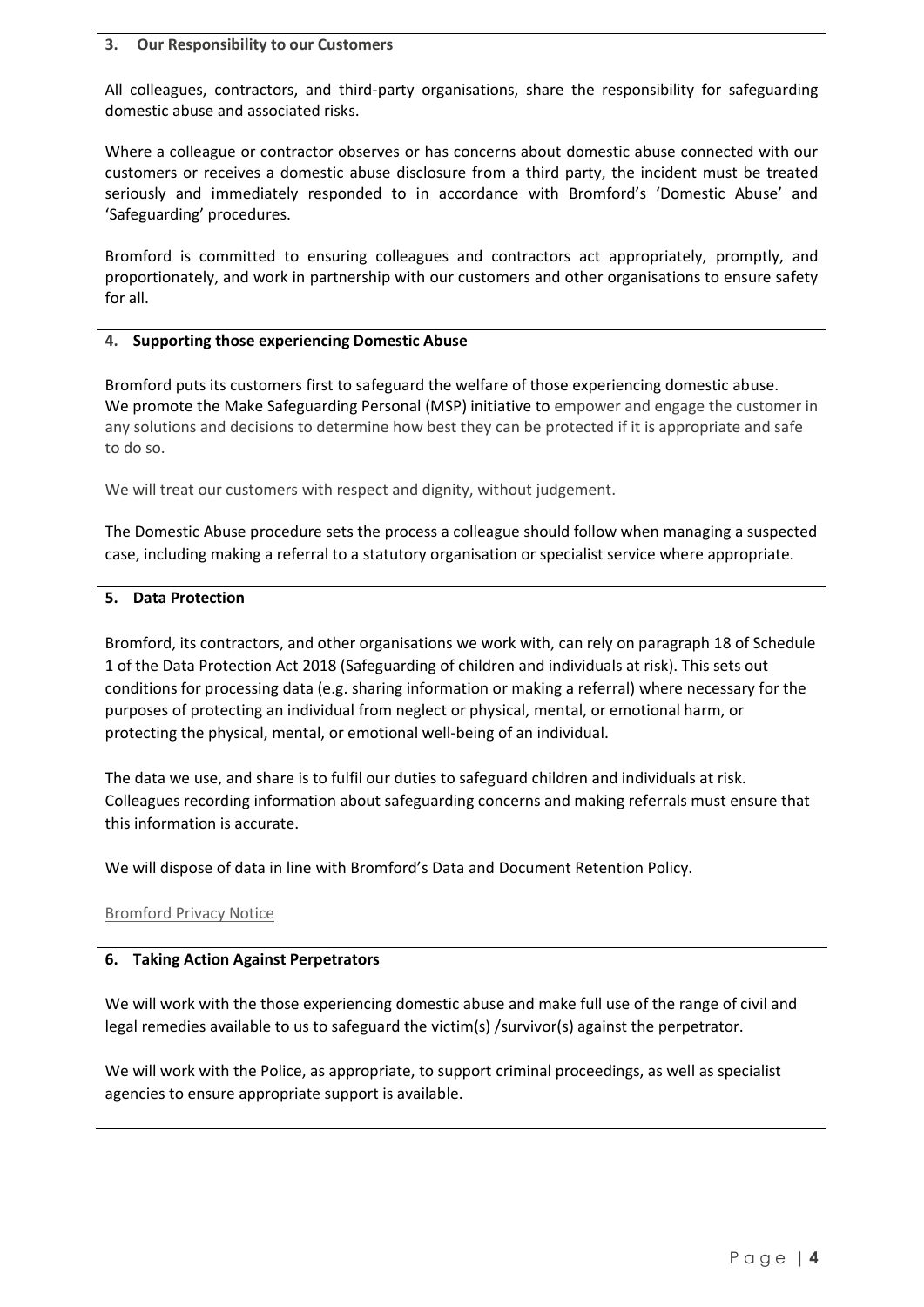# <span id="page-4-0"></span>**7. Joint Working with Stakeholders**

Bromford will work in partnership with local authorities, statutory organisations, and specialist agencies who protect our customers experiencing or at risk of domestic abuse.

Each Local Authority has in place different reporting arrangements and procedures which colleagues will adhere to.

Bromford will also work closely with stakeholders such as Social Services, Health, Voluntary and specialist agencies, and the Police.

# <span id="page-4-1"></span>**8. Escalation Process**

Where colleagues or contractors are not satisfied with the response received from any other agency or stakeholder regarding a domestic abuse concern they will:

- Colleagues should discuss the concern with their leader and agree an action plan (within 1 working day). Contractors should share their concerns with a Bromford colleague who will escalate to a leader where appropriate.
- The Leader at Bromford will liaise with the equivalent Manager within the agency concerned (within 2 working days).
- If the Line Manager remains unsatisfied with the outcome, the case should be referred to a Bromford Senior Leader and be raised with an equivalent Senior Leader within the agency concerned (within 2 working days).

# <span id="page-4-2"></span>**9. Risk management**

- Responding to and reporting domestic abuse will be an integral part of day-to-day activity and leaders will review cases and learning in 1:1's / Team meetings / Toolbox talks.
- Leaders will take action in line with our Disciplinary procedure if a colleague fails to report allegations of suspected or actual abuse and does not act in accordance with our Safeguarding and Domestic Abuse Policies and procedures.
- Customer Experience and Service Delivery Leadership Teams will quarterly monitor and review safeguarding cases.
- If a contractor fails to report a safeguarding or domestic abuse concern, they could be held accountable, liable, and may be required to evidence the rationale for failing to report.
- Bromford will conduct an annual review of safeguarding which will assess the effectiveness of our approach to Safeguarding including a review of our contractors reporting, interagency working, as well as incorporating internal and external learning, such as from Serious Case Reviews and wider good practice.
- Performance updates will be recorded against Key Strategic Risk Indicators for the purposes of Safeguarding.
- Bromford will ensure our approach to safeguarding and domestic abuse is current, proportionate, and relates to up-to-date legislation.
- The overall responsibility for Safeguarding is overseen by the Director of Customer Experience.

This is a high-level policy statement and should be read in conjunction with the Safeguarding Procedure, Domestic Abuse Procedure, and other associated policy statements, policy guidance documents and procedures.